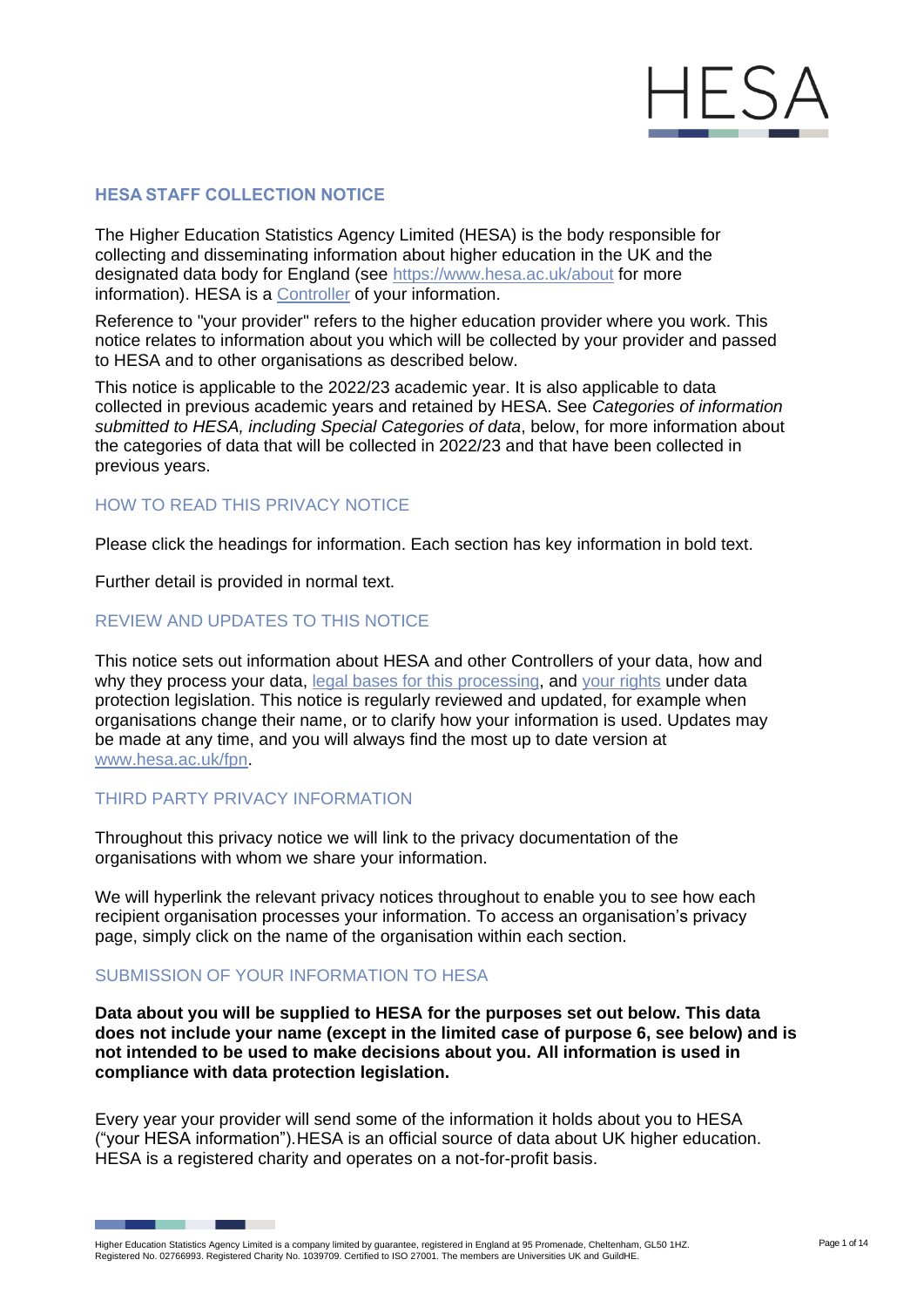

**Your HESA information does not contain your name or contact details but** may contain your Open Researcher and Contributor ID [\(ORCID.org\)](http://orcid.org/) number if you have one.

Your HESA information is used for a variety of purposes by HESA and by third parties as described below. HESA may charge other organisations to whom it provides services and data. Uses of your HESA information may include linking parts of it to other information, as described below. Information provided to HESA is retained indefinitely for statistical research purposes. Your HESA information will not be used to make automated decisions about you. The extent to which your HESA information will be used for purposes 3-4 and 7 will vary.

HESA processes information about UK and other nationals, including EU nationals. Accordingly, all uses of HESA information must comply with the General Data Protection Regulation (including UK and EU versions) and the Data Protection Act 2018.

#### CATEGORIES OF INFORMATION SUBMITTED TO HESA, INCLUDING SPECIAL CATEGORIES OF DATA

**HESA collects data about the personal characteristics of staff at higher education providers and governors at higher education providers in addition to information about their jobs and contracts. This might include sensitive details about staff members' and governors' personal lives used for equality and diversity monitoring.**

Data submitted to HESA by your provider includes details about your employment contract, the work that you do and your salary. It also includes [personal data,](https://ico.org.uk/for-organisations/guide-to-data-protection/guide-to-the-general-data-protection-regulation-gdpr/key-definitions/what-is-personal-data/) such as your date of birth and your nationality.

Information about your health, disability status, ethnicity, sexual orientation, gender reassignment or religion is classed as ['Special Categories of data'](https://ico.org.uk/for-organisations/guide-to-data-protection/guide-to-the-general-data-protection-regulation-gdpr/lawful-basis-for-processing/special-category-data/) under the GDPR. Any special category data supplied to HESA by your provider as part of their submission will be included in your HESA information. This information is necessary for monitoring equality of opportunity and eliminating unlawful discrimination in accordance with the Equality Act 2010 and Section 75 of the Northern Ireland Act 1998 or equivalent subsequent legislation, or for other research purposes falling within GDPR Article 9(2)(j). This information will also be processed for statistics and statistical research where this is necessary and in the public interest.

A full list of data items that may be included in your HESA information for the 2022/23 academic year will be available from October 2022 here: [https://www.hesa.ac.uk/collection/c22025.](https://www.hesa.ac.uk/collection/c22025) Please note that not all data items are collected for all staff – the exact set of variables relating to you will depend on your role and contract.

If you were a staff member in a previous academic year, a full list of data items that may be included in your HESA information can be found below. Please note that multiple academic years are likely to apply to your HESA information depending on the length of employment.

If you need any assistance in identifying which record your HESA information may be included in, please contact [data.protection@hesa.ac.uk](mailto:data.protection@hesa.ac.uk) for guidance.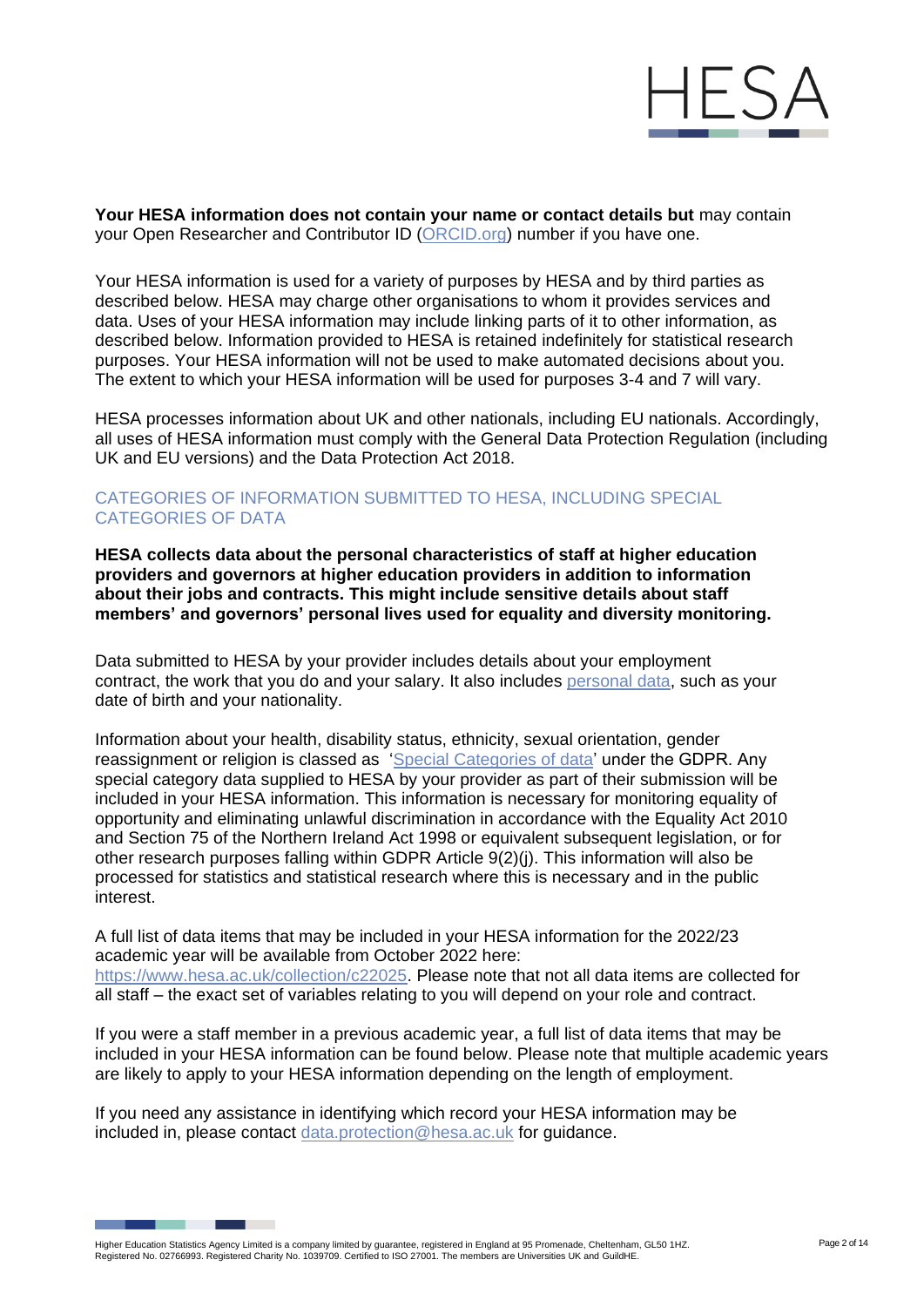# HESA

| <b>Staff Record</b> | <b>Finance Record</b><br>(see Purpose 6) |
|---------------------|------------------------------------------|
| 21/22               | 20/21                                    |
| 20/21               | 19/20                                    |
| 19/20               | 18/19                                    |
| 18/19               | 17/18                                    |
| 17/18               | 16/17                                    |
| 16/17               | 15/16                                    |
| 15/16               | 14/15                                    |
| 14/15<br>$\bullet$  | 13/14                                    |
| 13/14<br>$\bullet$  | 12/13<br>$\bullet$                       |
| 12/13               | 11/12                                    |
| 11/12               | 10/11                                    |
| 10/11               | 09/10                                    |
| 09/10               | 08/09                                    |
| 08/09               | 07/08                                    |
| 07/08               | 06/07                                    |
| 06/07               | 05/06                                    |
| 05/06               | 04/05                                    |
| 04/05               | 03/04                                    |
| 03/04               | 02/03                                    |
| 02/03               | 01/02                                    |
| 01/02               | 00/01                                    |
| 00/01               | 99/00                                    |
| 99/00               | 98/99                                    |
| 98/99               | 97/98<br>$\bullet$                       |
| 97/98               | 96/97<br>٠                               |
| 96/97               | 95/96                                    |
| 95/96               | 94/95                                    |
| 94/95               |                                          |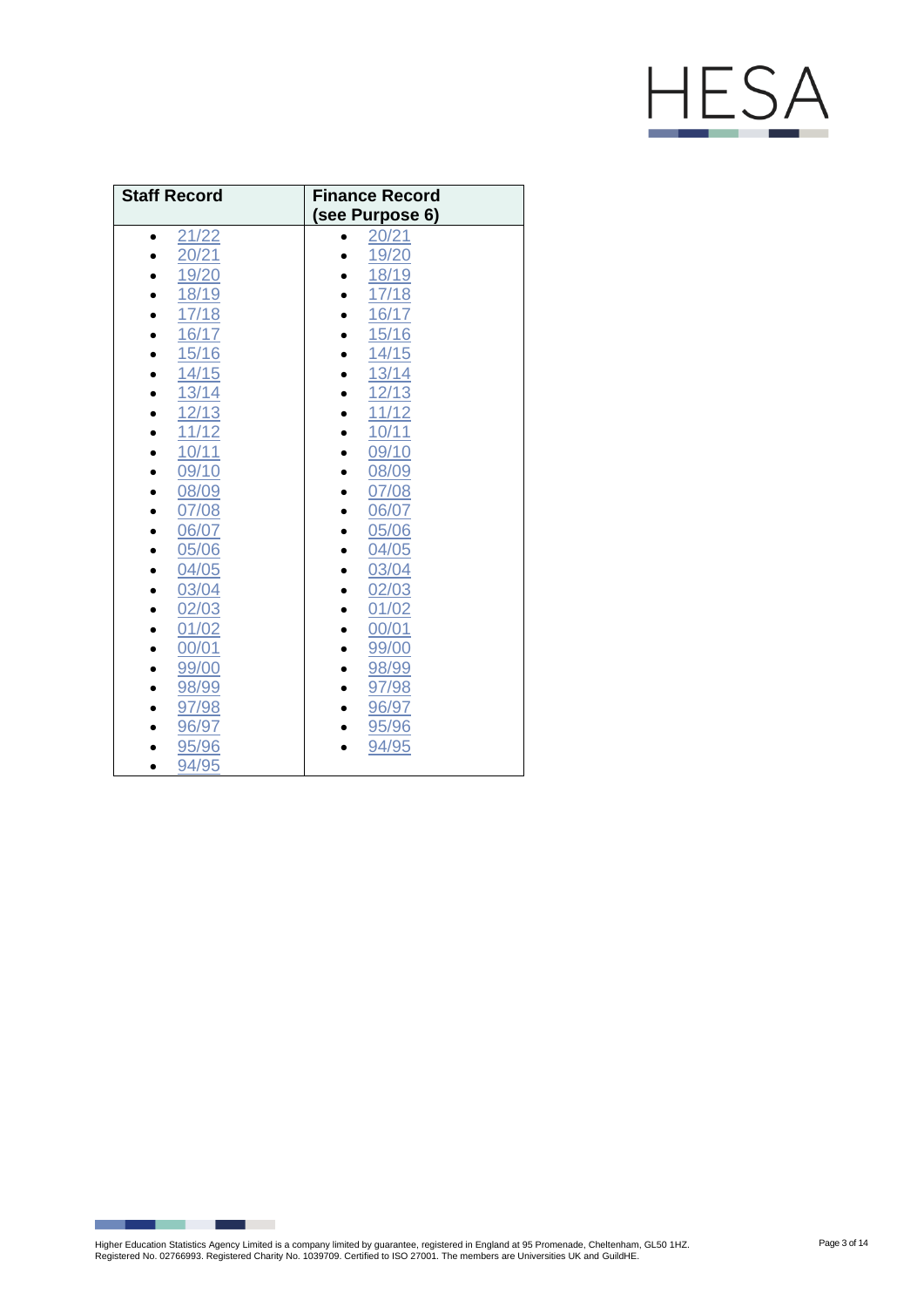

# PURPOSE 1 – INDIVIDUAL LEVEL DATA USED FOR PUBLIC FUNCTIONS BY THE HE FUNDING AND REGULATORY BODIES

# **Your HESA information is used by HE funding and regulatory bodies (who request HESA to collect it) for their statutory and/or public functions including funding, regulation, and policy-making purposes. Your information will not be used to make decisions about you.**

HESA shares your HESA information with the HE funding and regulatory body(s) who request HESA to collect it and require it to carry out their statutory and/or public functions. This data sharing is carried out in the public interest or in the exercise of official authority vested in HESA and the funding and regulatory bodies. HESA has been appointed as the designated data body for England under the [Higher Education and Research Act 2017. T](http://www.legislation.gov.uk/ukpga/2017/29/contents/enacted)he HE funding and regulatory bodies are:

- England [Office for Students](https://www.officeforstudents.org.uk/privacy/) (who take into account what would be helpful to collect for sharing with UK Research and Innovation and the Secretary of State)
- Wales [Higher Education](https://www.hefcw.ac.uk/en/about-us/operational-policies/hefcw-privacy-notice/) Funding Council for Wales
- Scotland [Scottish Funding Council](http://www.sfc.ac.uk/about-sfc/how-we-operate/access-information/privacy-notice/privacy.aspx)
- Northern Ireland Department [for the Economy](https://www.economy-ni.gov.uk/dfe-privacy-notice)

Your HESA information will be shared with these organisations as part of a large dataset which contains similar information about other people who work at higher education providers in the UK. These organisations are also Controllers of your HESA information. This means that they make their own decisions about how to use it, and this may include publishing statistics and sharing the information with third parties, such as other government or public bodies or other organisations of the type listed elsewhere in this collection notice. However, all uses of your HESA information will be within the purposes set out in this collection notice and covered by data sharing agreements with HESA.

These organisations will not use the data for the purposes of identifying you as an individual or to make decisions about you. These organisations may retain HESA information indefinitely for statistical and research purposes.

# **Non-academic staff at higher education providers in England and Northern Ireland**

If you are a non-academic staff member at a provider in England regulated by the Office for Students or at a higher education provider in Northern Ireland then the submission of your HESA information by your provider to HESA is not required by the Office for Students and may not be required by the Department for Economy (NI) as part of the HESA Staff Record. This information may be submitted by your provider on a voluntary basis in order to assist your provider in meeting its statutory reporting obligations (e.g. equality and diversity reporting, responding to FOIs) and for other legitimate interests such as benchmarking or internal reporting. If it is submitted on a voluntary basis then it may also be used for purposes 2 to 4 and 7.

[Click here for more information](https://www.hesa.ac.uk/collection/c21025/coverage) on the categories of staff that are included in the Staff Record and the categories that will be collected on a voluntary basis.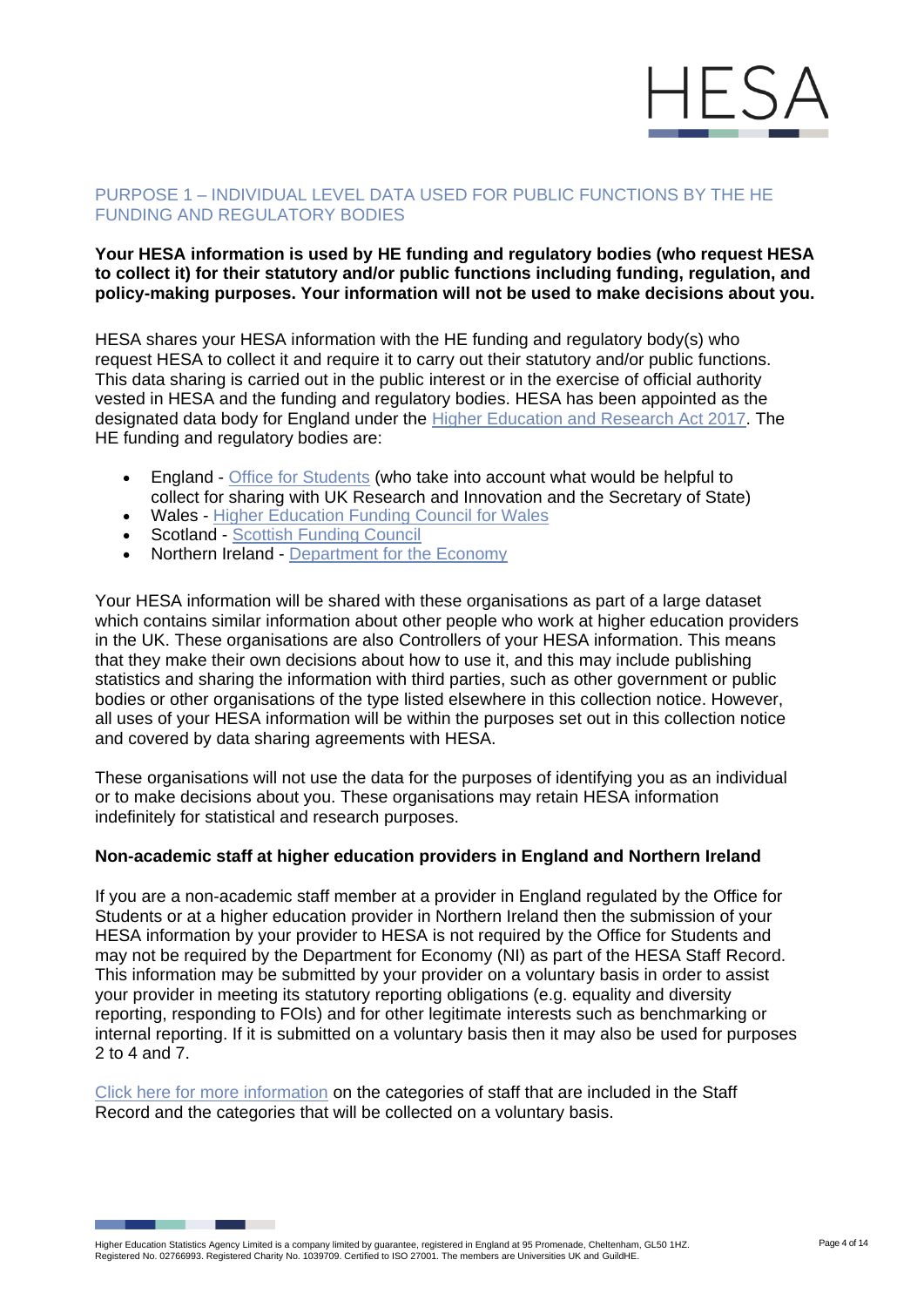# F

#### **Legal basis for processing your information for Purpose 1**

Processing of your HESA information is necessary for the performance of a task carried out in the public interest or in the exercise of official authority vested in HESA (See GDPR Article 6(1)(e)).

Processing of non-academic staff information may also be necessary for the purposes of the legitimate interests pursued by the Controller or by a third party (See GDPR Article  $6(1)(f)$ ).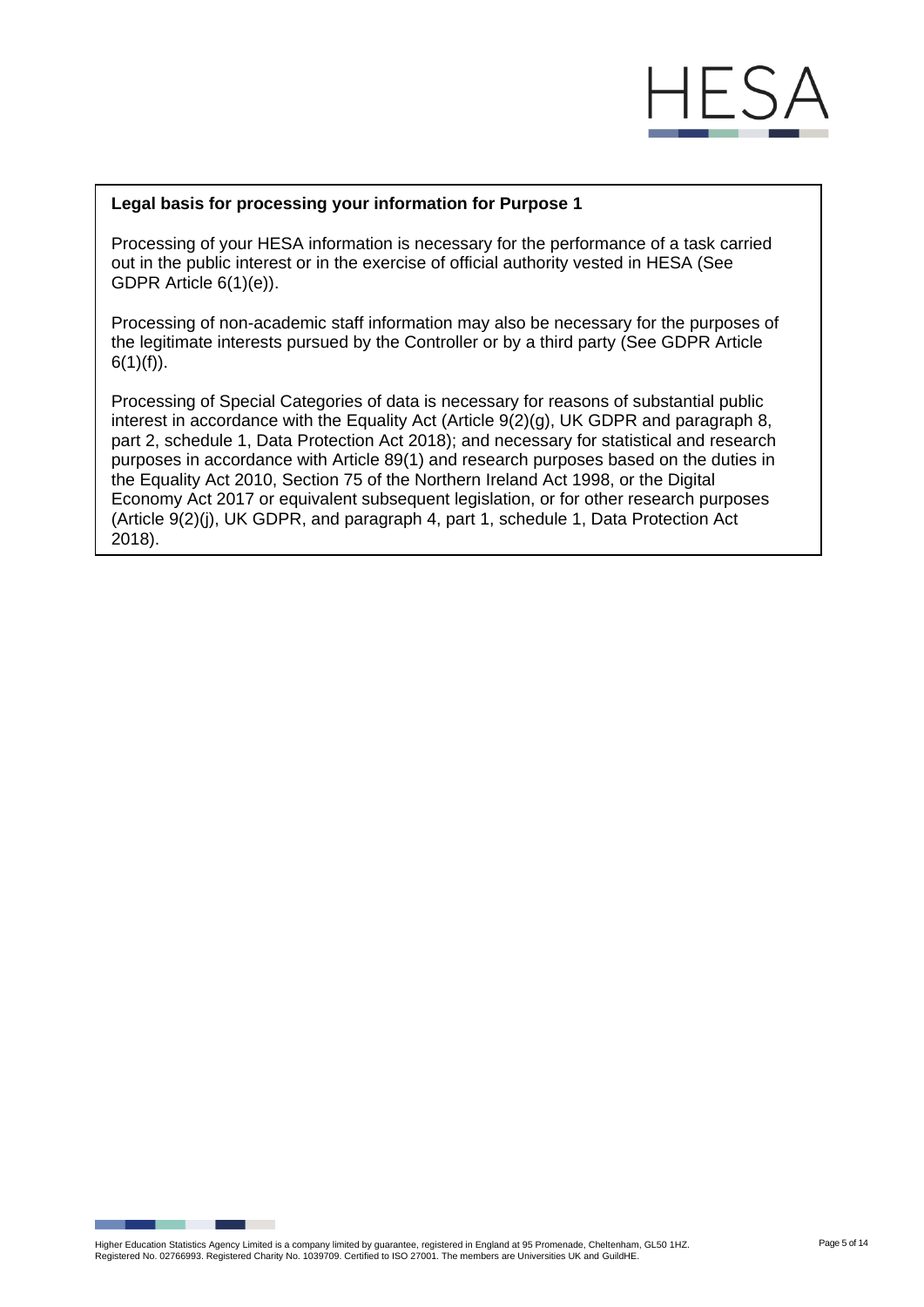

# PURPOSE 2 – INDIVIDUAL LEVEL DATA USED FOR PUBLIC FUNCTIONS BY PUBLIC **AUTHORITIES**

**HESA acts as an information hub to provide data and statistics on higher education. While the bodies described in Purpose 1 (above) have legal or regulatory power to require information from certain higher education providers, other public authorities also use your HESA information for their statutory and/or public functions including funding, regulation and policy-making purposes.**

#### **Education statistics and data**

HESA also acts as an information hub to provide information on higher education. In England, this is undertaken outside of HESA's designated data body activities. HESA shares your HESA information with public authorities who require it to carry out their statutory and/or public functions. This data sharing is carried out in the public interest or in the exercise of official authority vested in HESA and the public authorities. Your HESA information will be shared with these organisations as part of a large dataset which contains similar information about other people who work at higher education providers in the UK.

These organisations are also Controllers of your HESA information. This means that they make their own decisions about how to use it, and this may include publishing statistics and sharing the information with third parties, such as other government or public bodies or other organisations of the type listed elsewhere in this collection notice.

However, all uses that they make of your HESA information will be within the purposes set out in this collection notice and covered by data sharing agreements with HESA. These organisations will not use the data for the purposes of identifying you as an individual or to take decisions about you. These organisations may retain HESA information indefinitely for statistical and research purposes, or for fixed terms depending on the terms of their data sharing agreements with HESA.

The HE funding and regulatory bodies who receive information not collected under their relevant power but need it for their functions are:

- [Office for Students](https://www.officeforstudents.org.uk/privacy/) (for example the Office for Students have power to collect information from providers in England, but also need information about providers in other parts of the UK for their public function)
- [Higher Education Funding Council](https://www.hefcw.ac.uk/en/about-us/operational-policies/hefcw-privacy-notice/) for Wales
- **Scottish [Funding Council](http://www.sfc.ac.uk/about-sfc/how-we-operate/access-information/privacy-notice/privacy.aspx)**
- **[Department](https://www.economy-ni.gov.uk/dfe-privacy-notice) for the Economy (NI)**

Education departments in England and the devolved administrations:

- Department [for Education](https://www.gov.uk/guidance/data-protection-how-we-collect-and-share-research-data)
- Welsh [Government](https://gov.wales/higher-education-statistics-agency-hesa-staff-data-collection)
- **Scottish [Government](http://www.gov.scot/Topics/Statistics/ScotXed/PrivacyInformation)**

Other bodies with public functions connected to education:

• Department for Business, Energy [and Industrial Strategy](https://www.gov.uk/government/organisations/department-for-business-energy-and-industrial-strategy/about/personal-information-charter)

Higher Education Statistics Agency Limited is a company limited by guarantee, registered in England at 95 Promenade, Cheltenham, GL50 1HZ.<br>Registered No. 02766993. Registered Charity No. 1039709. Certified to ISO 27001. Th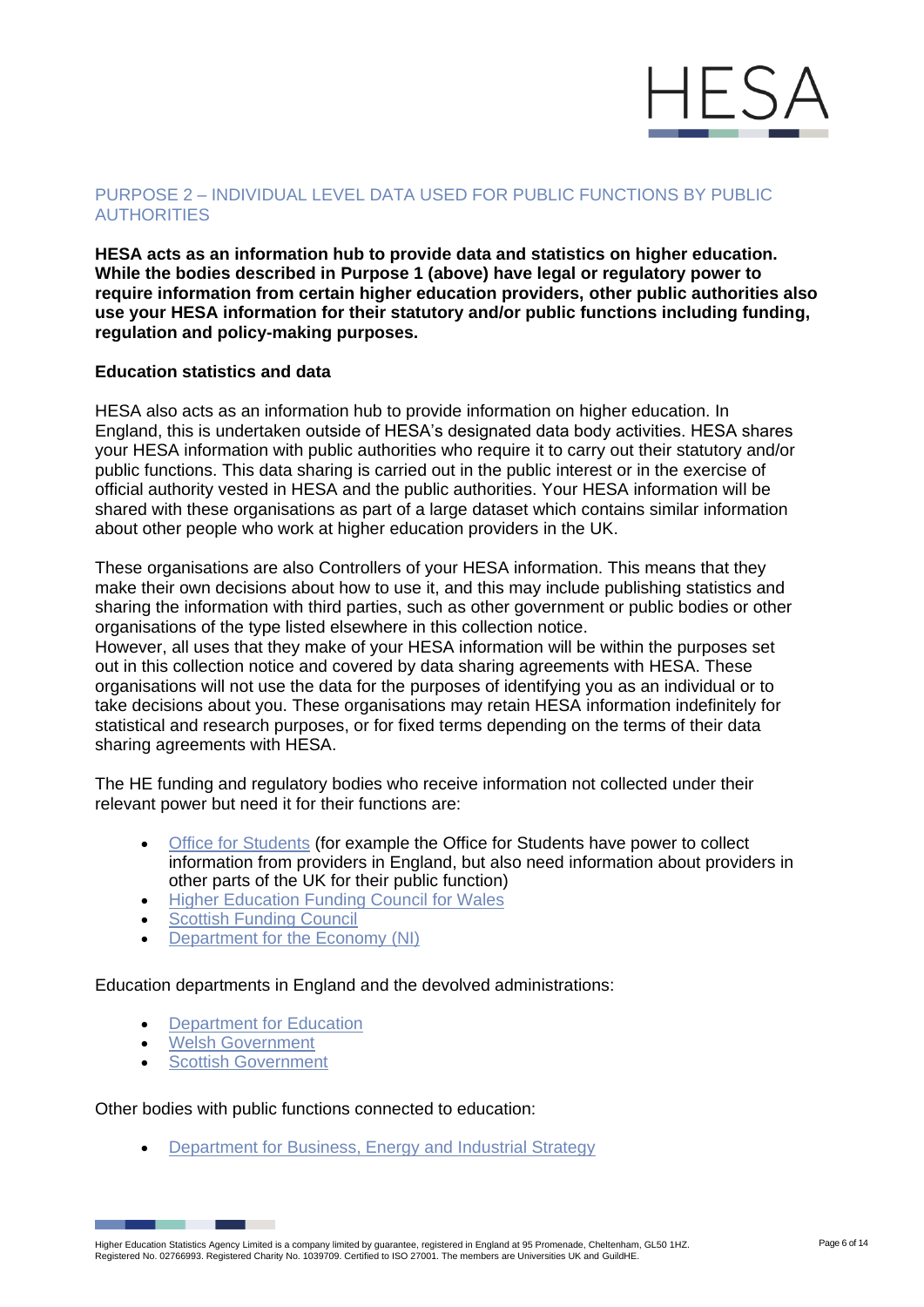

- UK Research and [Innovation](https://www.ukri.org/privacy-notice/) (UKRI) (including Research England)
- National [Health](https://hee.nhs.uk/about/privacy-notice) Service bodies and organisations working with them e.g. Health [Education England](https://hee.nhs.uk/about/privacy-notice) and [NHS Education Scotland](https://www.nes.scot.nhs.uk/legal-and-site-information/privacy/)
- Medical [Schools Council](https://www.medschools.ac.uk/privacy-statement)

and any successor bodies. Further Controllers may be added to the list from time to time – please see the online version of this notice at [www.hesa.ac.uk/fpn.](https://www.hesa.ac.uk/fpn)

Your HESA information may also be used by other Controllers who carry out statistical and research tasks in the public interest or in the exercise of official authority that are not connected with education such as monitoring of public expenditure by the National Audit Office.

UKRI will link information about academic staff to [Research Excellence Framework](https://www.ref.ac.uk/) submissions in order to monitor equal opportunities in relation to that exercise, provide contextual information for that exercise, and gain assurance on the quality of data submitted to that exercise.

# **Other uses of data**

Your HESA information may also be used by some organisations who are also Controllers who carry out statisticaland research tasks in the public interest or in the exercise of official authority that are not connected with education. Such uses may include the following:

- Production of statistics in relation to the population of the UK and for statistical research, undertaken by theOffice for National Statistics. Further information can be found on the ONS [website.](https://www.ons.gov.uk/aboutus/transparencyandgovernance/dataprotection)
- Production of statistics and statistical research undertaken by National Records [of Scotland](https://www.nrscotland.gov.uk/Privacy) and the Northern [Ireland Statistics](https://www.nisra.gov.uk/nisra-privacy-notice) and Research Agency.
- Monitoring of public expenditure by the [National Audit](https://www.nao.org.uk/privacy-policy-and-cookies-statement/) Office.

The above list of organisations who may receive your HESA information will be subject to change over time. For example, HESA is seeking to reduce the burden on higher education providers by encouraging other organisations who currently collect information directly from higher education providers to collect and receive information through HESA. The above list will be updated on the HESA website at<https://www.hesa.ac.uk/fpn> from time to time, and you will need to monitor this link yourself if you wish to be aware of changes.

# **Legal basis for processing your information for Purpose 2**

Processing of your HESA information is necessary for the performance of a task carried out in the public interest or in the exercise of official authority vested in HESA (See GDPR Article 6(1)(e)) and for statistical and research purposes (See GDPR Article 89).

Higher Education Statistics Agency Limited is a company limited by guarantee, registered in England at 95 Promenade, Cheltenham, GL50 1HZ.<br>Registered No. 02766993. Registered Charity No. 1039709. Certified to ISO 27001. Th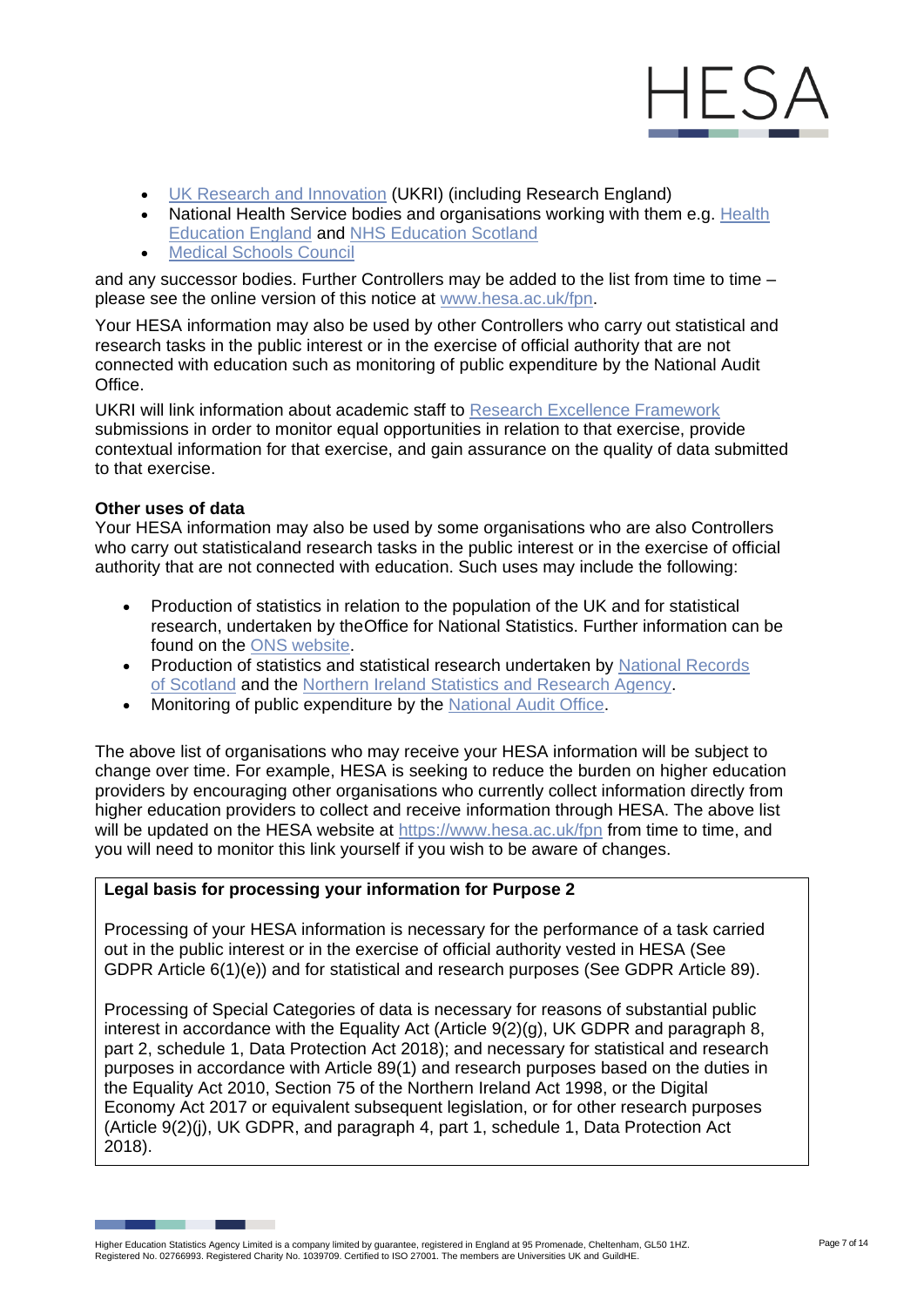

# PURPOSE 3 - HESA PUBLICATIONS

#### **HESA publishes statistics about staff working in higher education.**

Part of HESA's role is to produce and publish information about higher education in the public interest. This includes Official and National Statistics publications [\(https://uksa.statisticsauthority.gov.uk/about-the-authority/uk-statistical-system/types](https://uksa.statisticsauthority.gov.uk/about-the-authority/uk-statistical-system/types-of-official-statistics/)[of-official-statistics/\)](https://uksa.statisticsauthority.gov.uk/about-the-authority/uk-statistical-system/types-of-official-statistics/) and online business intelligence and research services.

When producing this material for publication, HESA applies its disclosure control, the [HESA](https://www.hesa.ac.uk/about/regulation/data-protection/rounding-and-suppression-anonymise-statistics)  [Standard Rounding](https://www.hesa.ac.uk/about/regulation/data-protection/rounding-and-suppression-anonymise-statistics) Methodology, to ensure that no Personal Data is included and that individuals cannot be identified from published material.

# **Legal basis for processing your information for Purpose 3**

Processing of your HESA information is necessary for the performance of a task carried out in the public interest or in the exercise of official authority vested in HESA (See GDPR Article 6(1)(e)).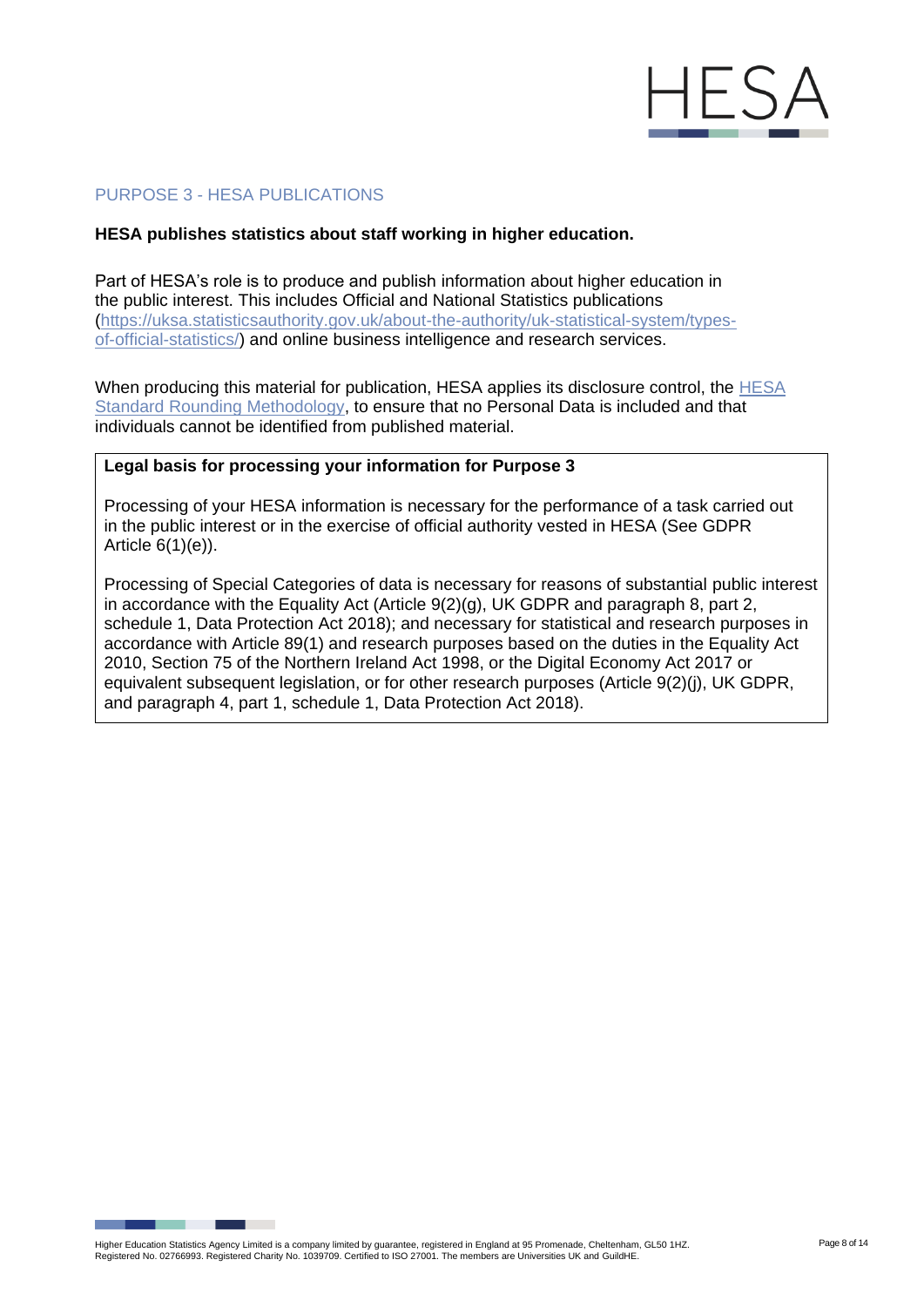

#### PURPOSE 4 - EQUAL OPPORTUNITY, RESEARCH, JOURNALISM, AND OTHER PROCESSING FOR STATISTICAL AND RESEARCH PURPOSES

#### **HESA information is used for research into higher education and the staff population. This research can be academic, commercial, journalistic or for personal reasons. HESA prohibits the identification of individual staff members by those carrying out this research.**

HESA and the other Controllers (see Purposes 1 & 2) may also supply information to third parties where there is a legitimate interest in doing so for statistical and research purposes. Examples of use for this purpose include:

- Provision of information to students and prospective students
- Equal opportunities monitoring
- Research This may be academic research, commercial research or other statistical research where this is in the public interest
- Journalism Where the relevant publication would be in the public interest e.g. league tables
- Creation and operation of analysis tools, for example, [Heidi Plus](https://www.jisc.ac.uk/heidi-plus)

Users to whom information may be supplied for Purpose 4 include:

- Higher education sector bodies, including [Jisc](https://www.jisc.ac.uk/analytics/jisc-and-hesa-data-protection)
- Higher education providers
- Academic researchers and students
- Commercial organisations
- Unions
- Non-governmental organisations and charities
- Local, regional and national government bodies
- Journalists

Information supplied by HESA to third parties within Purpose 4 is supplied under contracts which require that individuals shall not be identified from the supplied information and this means that they also cannot use it to make decisions about you.

A copy of HESA's current agreement for the supply of tailored information is available at [www.hesa.ac.uk/services/custom/data/timescales-costs. E](https://www.hesa.ac.uk/services/custom/data/timescales-costs)ach agreement specifies the duration for which data maybe processed. This is usually one year but may be longer, if necessary, for the specific research purpose. Each request for HESA information under Purpose 4 is assessed for its compliance with data protection legislation and its compatibility with this collection notice. HESA ensures that only the minimum amount of HESA information necessary for the specified research purpose is supplied to users. If the supplied information is to be published [HESA's Rounding Methodology](https://www.hesa.ac.uk/about/regulation/data-protection/rounding-and-suppression-anonymise-statistics) or an equivalent disclosure control must be applied to ensure that individuals cannot be identified from the published material and it does not constitute Personal Data.

A copy of HESA's current agreement for access to Heidi Plus is [available here. E](https://www.hesa.ac.uk/files/Organisational%20Agreement%20for%20Access%20to%20Heidi%20Plus.pdf)ach agreement specifies the purpose for which the data may be processed.

Other Controllers (listed under Purposes 1 & 2 above) may also process data for this

Higher Education Statistics Agency Limited is a company limited by guarantee, registered in England at 95 Promenade, Cheltenham, GL50 1HZ.<br>Registered No. 02766993. Registered Charity No. 1039709. Certified to ISO 27001. Th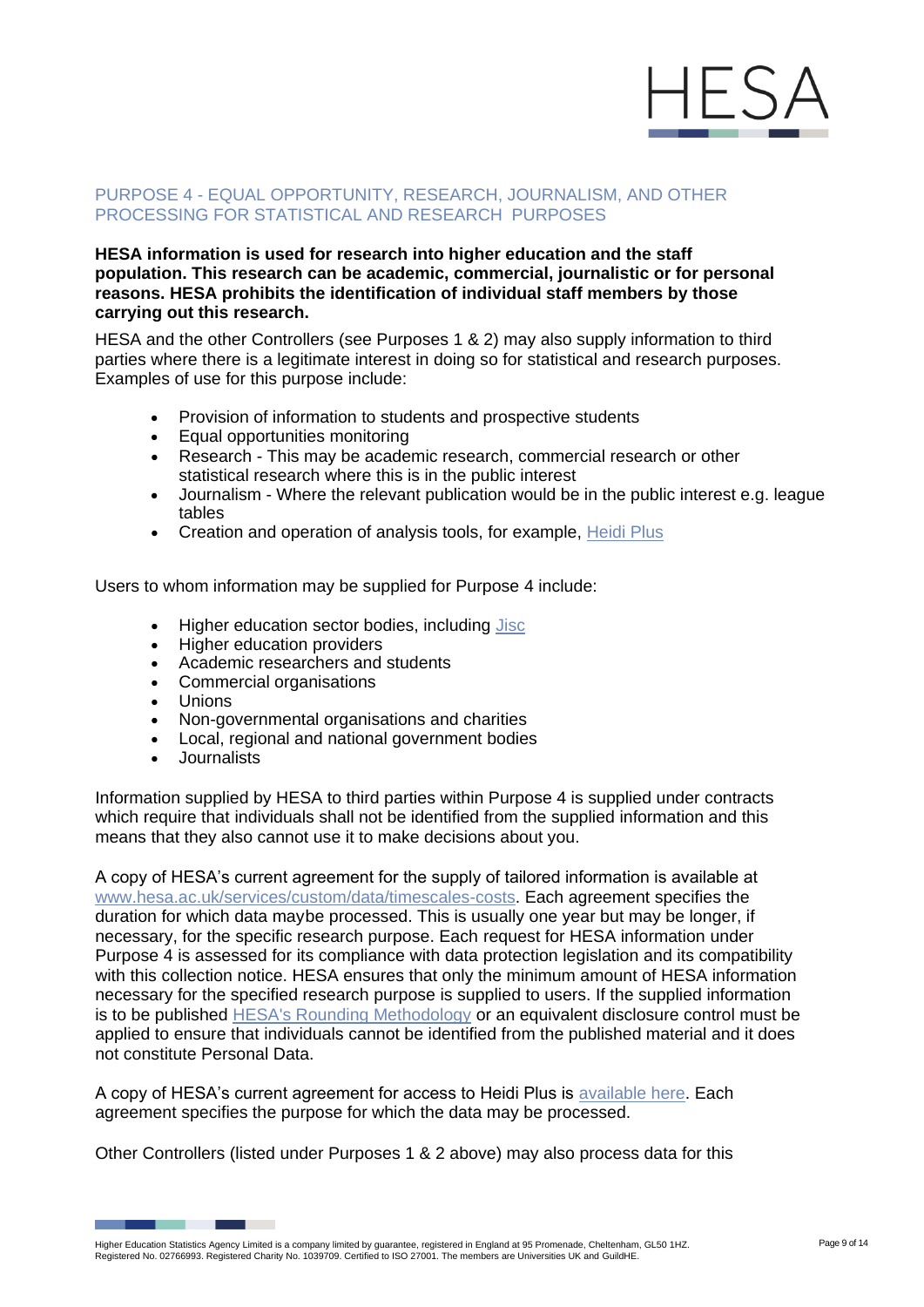

purpose where this isnecessary to fulfil their public functions.

#### **Legal basis for processing your information for Purpose 4**

Processing of your HESA information is necessary for the performance of a task carried out in the public interest or in the exercise of official authority vested in HESA (See GDPR Article 6(1)(e)).

Processing may also be necessary for the purposes of the legitimate interests of HESA in disseminating higher education information, or the legitimate interests of third parties in undertaking research in the field of higher education (See GDPR Article 6(1)(f)).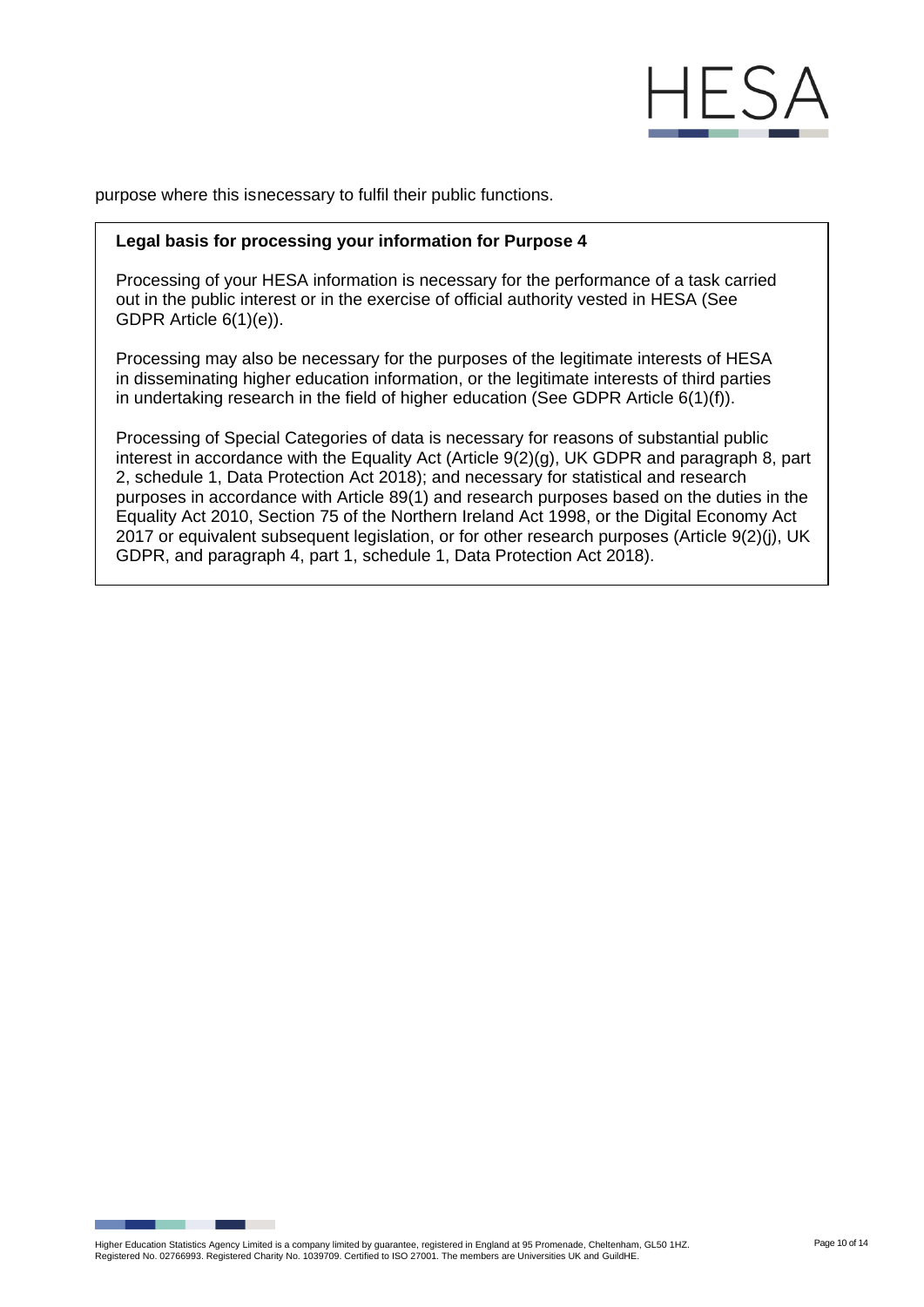

### PURPOSE 5 - CLINICAL ACADEMIC STAFF AND HEALTH PROFESSIONALS ONLY

#### **If you work in a clinical or health-related role or department the Medical Schools Council may use your HESA information for additional purposes.**

The [Medical Schools Council](https://www.medschools.ac.uk/privacy-statement) (MSC) and [Universities UK](https://www.universitiesuk.ac.uk/Pages/privacy-notice.aspx) through the activities of its Dental Schools Council (DSC)use HESA staff data for the purposes of:

- Monitoring trends in clinical academic staffing as a basis for partnership between the NHS and universities.
- Promoting, maintaining, and improving high quality education, research, and clinical practice in the UK.
- Publishing results of research into clinical academic staffing at a detailed statistical level from which there may be a risk of identification of individuals through combinations of characteristics.

The MSC and DSC retain each year's detailed data for one year from receipt of data from HESA. Research results are held indefinitely for statistical and research purposes.

#### **Legal basis for processing your information for Purpose 5**

Processing of your HESA information is necessary for the performance of a task carried out in the public interest or in the exercise of official authority vested in HESA (See GDPR Article 6(1)(e)).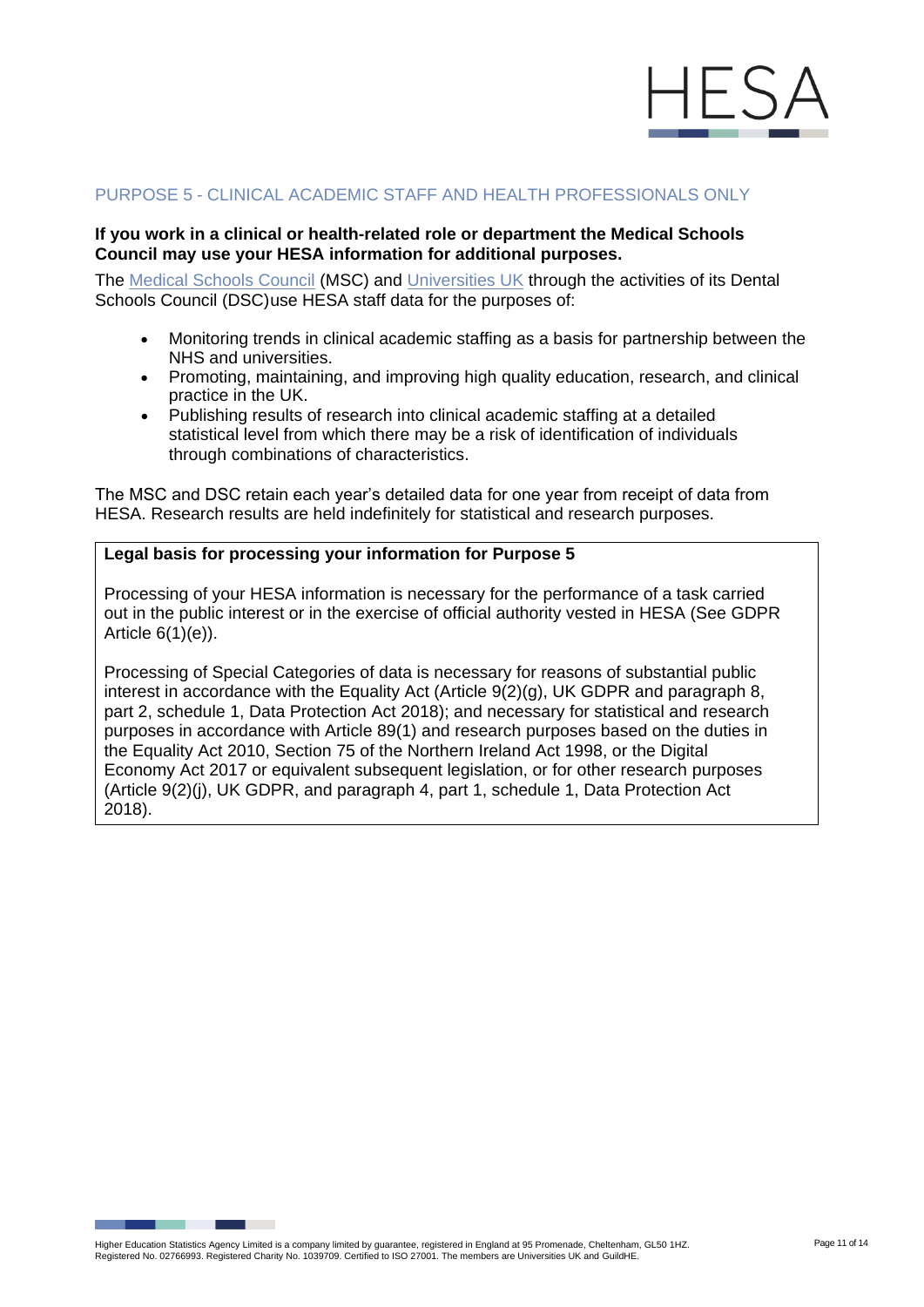

# PURPOSE 6 - SENIOR STAFF PAY AND COMPENSATION FOR LOSS OF OFFICE

**If your salary exceeds £100,000 pa, or if you receive compensation for loss of office, information about your salary or compensation payments may be published by HESA and the funding and regulatory bodies listed in Purpose 1.**

Accounts directions from the [Office for Students, t](https://www.officeforstudents.org.uk/media/b846fd9c-211a-43ec-8e60-d14bb0ea31b1/ofs2018_26_amended.pdf)he [Higher Education Funding Council for](https://www.hefcw.ac.uk/wp-content/uploads/2020/09/W18-19HE-Accounts-Direction-to-Higher-Education-Institutions-for-2017-18.pdf)  [Wales, t](https://www.hefcw.ac.uk/wp-content/uploads/2020/09/W18-19HE-Accounts-Direction-to-Higher-Education-Institutions-for-2017-18.pdf)he [Scottish Funding Council](https://www.sfc.ac.uk/nmsruntime/saveasdialog.aspx?lID=22258&sID=13791) and the Department for the Economy (NI) require higher education providers to publish the following details as part of their annual statements:

- Head of Provider name, salary and benefits,
- Numbers of staff paid over £100,000 per annum,
- The number of staff paid compensation for loss of office ('severance pay').

This information is also collected by HESA in the HESA Finance record for higher education providers in Wales, Scotland and Northern Ireland. For higher education providers in England this information is collected by the Office for Students and shared with HESA who may use this information for all the purposes described in this notice.

HESA publishes this information alongside other financial information about higher education providers as opendata. The published data includes counts of staff which are not rounded or suppressed.

Data about heads of providers is personal data, and where other numbers are small for a provider these may also reveal information about individuals.

# **Legal basis for processing your information for Purpose 6**

Processing of your HESA information is necessary for the performance of a task carried out in the public interest or in the exercise of official authority vested in HESA (See GDPR Article 6(1)(e)).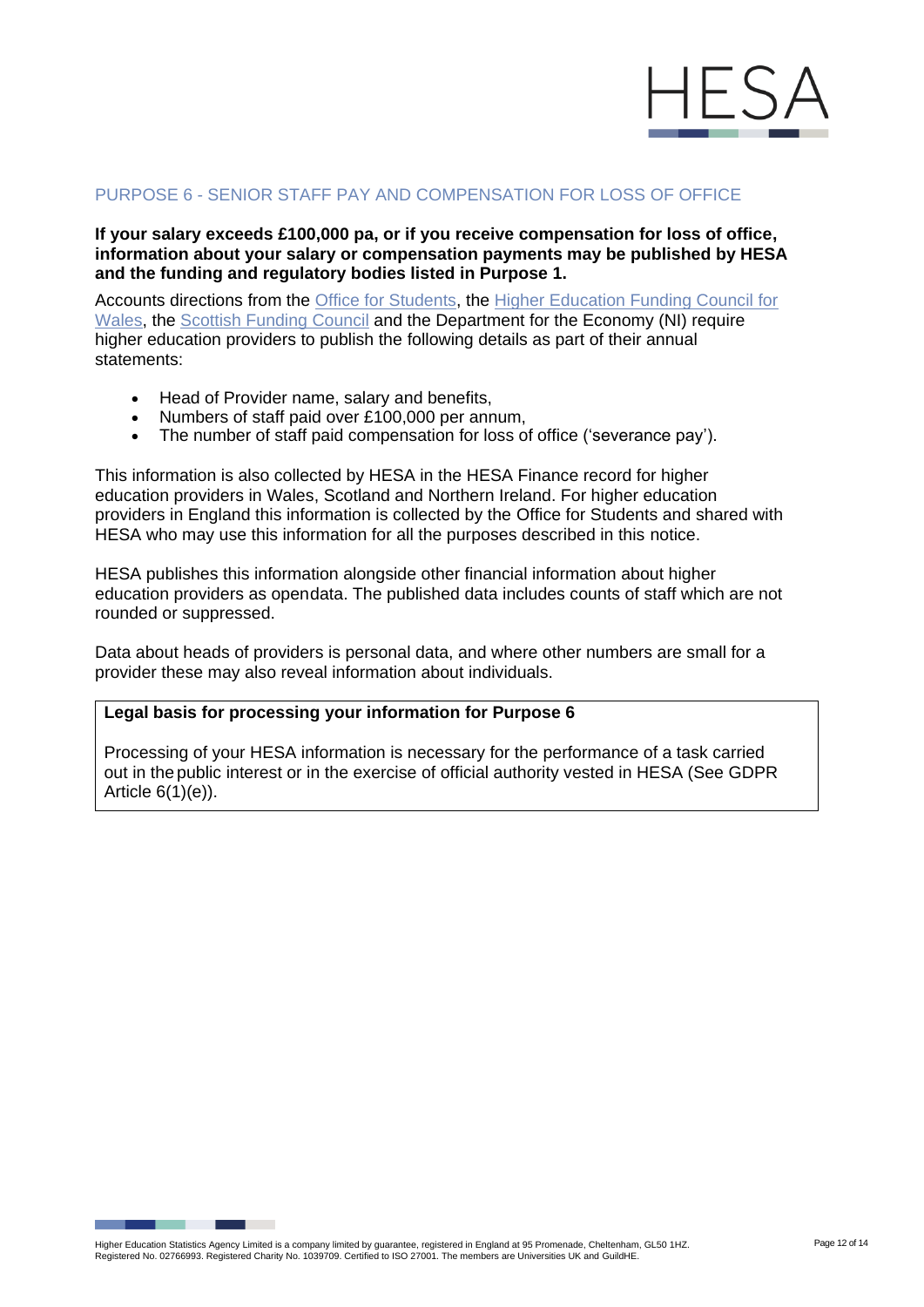

#### PURPOSE 7 – USE BY HESA TO PERFORM ITS ROLE AS DESIGNATED DATA BODY FOR ENGLAND AND ITS EQUIVALENT ROLES FOR THE OTHER COUNTRIES OF THE UNITED KINGDOM

**Your HESA information is processed by HESA to collect, compile, publish and share data in accordance with this notice. This processing will include processing for purposes such as analysis & research to: review and improve data quality; data accuracy; and the usefulness, context & richness of the data/analysis HESA produces. It will also be processed to analyse and research the outcomes from education.**

HESA processes your HESA information as part of a larger statistical dataset for the above purposes to:

- Create derived fields to enrich data utility and insights of HESA data.
- Contextualise the use of HESA data.
- Quality assure data and to remove anomalies and improve data accuracy.
- Research into data quality and the sector's reliance on time series data.
- To review how changes and improvements can be made to HESA's processing including systems and software and the implications that this would have on the data it produces.

# **Legal basis for processing your information for Purpose 7**

Processing of your HESA information is necessary for the performance of a task carried out in the public interest or in the exercise of official authority vested in HESA (See GDPR Article 6(1)(e)).

Processing of Special Categories of data is necessary for reasons of substantial public interest in accordance with the Equality Act (Article 9(2)(g), UK GDPR and paragraph 8, part 2, schedule 1, Data Protection Act 2018); and necessary for statistical and research purposes in accordance with Article 89(1) and research purposes based on the duties in the Equality Act 2010, Section 75 of the Northern Ireland Act 1998, or the Digital Economy Act 2017 or equivalent subsequent legislation, or for other research purposes (Article 9(2)(j), UK GDPR, and paragraph 4, part 1, schedule 1, Data Protection Act 2018).